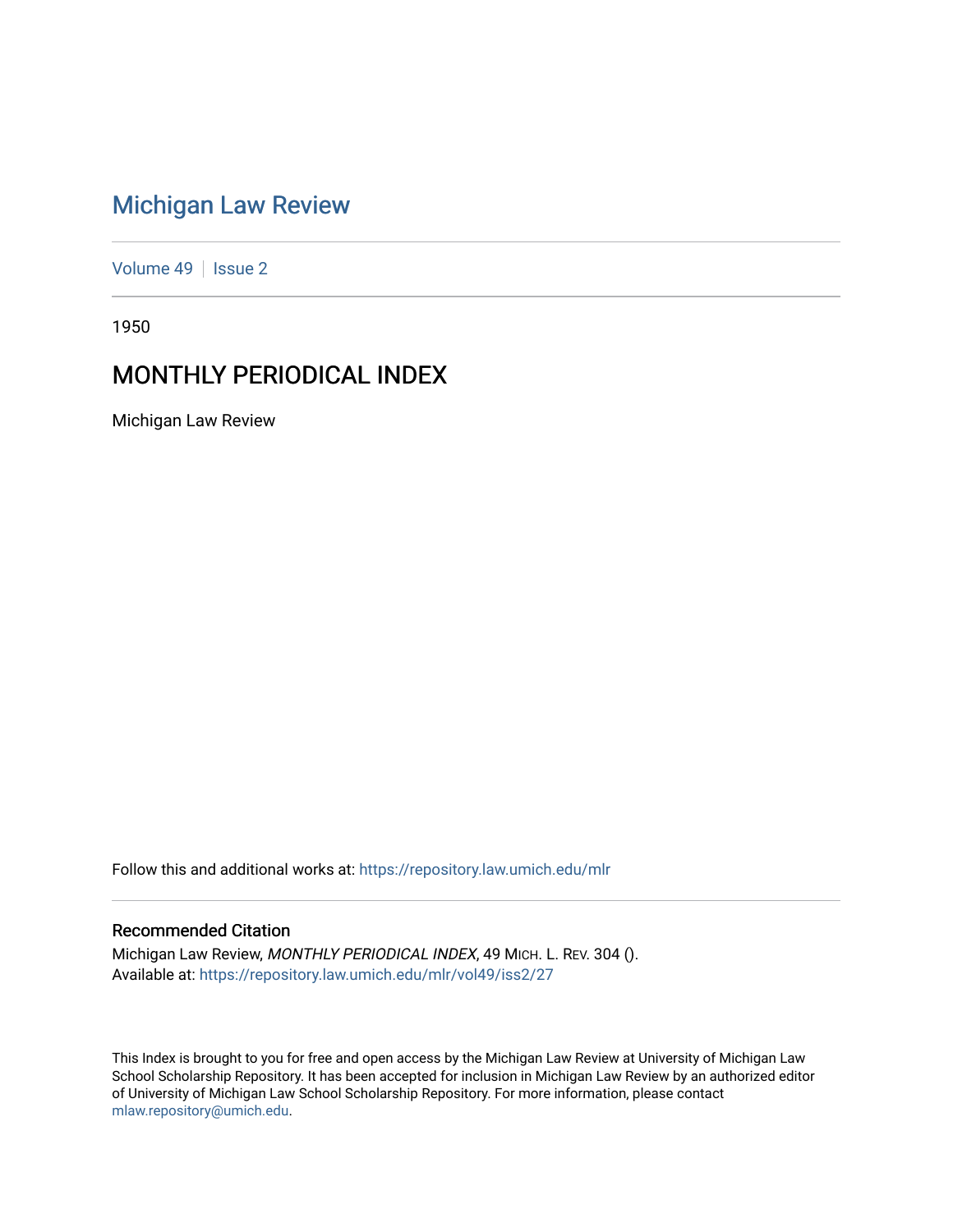# MONTHLY PERIODICAL INDEX

This department lists the *articles* and *comments* which appear in leading law reviews. The index embraces material published since the last issue of this REVIEW.

Limitation of space makes necessary the inclusion of only the longer and more important items: articles and comments. Accordingly, decision notes (except those over five pages in length), book reviews and biographical articles are excluded.

(a) indicates a leading article. Where the title of the article or comment is not selfexplanatory, an indication of its scope is added in brackets.

# ADMINISTRATIVE LAW

Administrative law-applicability of the doctrine of res judicata to determinations by federal agencies. 25 N. Y. Univ. L. Rev. 601-611 (July).

Administrative law-applicability of sec- tion 5(c) of A.P.A. to deportation hearings. 25 N. Y. Univ. L. Rev. 638-642 (July).

Administrative law-the right to judicial review of an administrative finding on the fact of citizenship in exclusion cases. 1950 Wis. L. Rev. 677-684 (July).

Procedural due process in federal administrative law. (a) Bernard Schwartz. 25 **N. Y.**  Univ. L. Rev. 552-578 (July).

#### Aliens

See *Administrative Law.* 

#### BANKS AND BANKING

See *Trusts.* 

#### **CHARITIES**

Torts-scope of liability of charitable hospitals in New York. 25 N. Y. Univ. L. Rev. 612-626 (July).

#### CHATTEL MORTGAGES

Securities, certificate of title as notice of liens upon motor vehicles. 25 Ind. L. J. 337- 351 (Spring).

#### CITIZENSHIP

See *Administrative Law.* 

# Crvn. RIGHTS

Mr. Justice Rutledge and civil liberties. (a) Howard Mann. 35 Iowa L. Rev. 663- 692 (Summer).

#### COMPARATIVE LAW

A government of laws and yet of men, being a survey of half a century of the Australian commerce power. (a) Julius Stone. 25 N. Y. Univ. L. Rev. 451-512 (July).

## CONSTITUTIONAL HISTORY

See *Constitutional Law.* 

# CONSTITUTIONAL LAW

See also *Civil Rights, Comparative Law, Jurors and Juries, Searches and Seizures.* 

The commerce power: an instrument of federalism. (a) Albert S. Abel. 35 Iowa L. Rev. 625-662 (Summer).

The early antislavery backgrounds of the Fourteenth Amendment. (a) Howard Jay Graham. 1950 Wis. L. Rev. 610-661 (July).

Mr. Justice Rutledge and full faith and credit. (a) Fowler Harper. 35 Iowa L. Rev. .<br>605-624 (Summer).

#### **CONTRACTS**

See *Real Property, Rescission.* 

#### **CORPORATIONS**

Corporations-right of corporation to pay dividends to common shareholders to equalize prior wrongful payment to preferred shareholders. 49 Mich. L. Rev. 92-100 (Nov.).

# COURTS

See also *Judicial Administration.* 

Operative relationships among various courts, law enforcement and welfare agen• cies in the city of Detroit. (a) Maxine B. Virtue. 49 Mich. L. Rev. 1-38 (Nov.).

#### **COVENANTS**

See *Real Property.*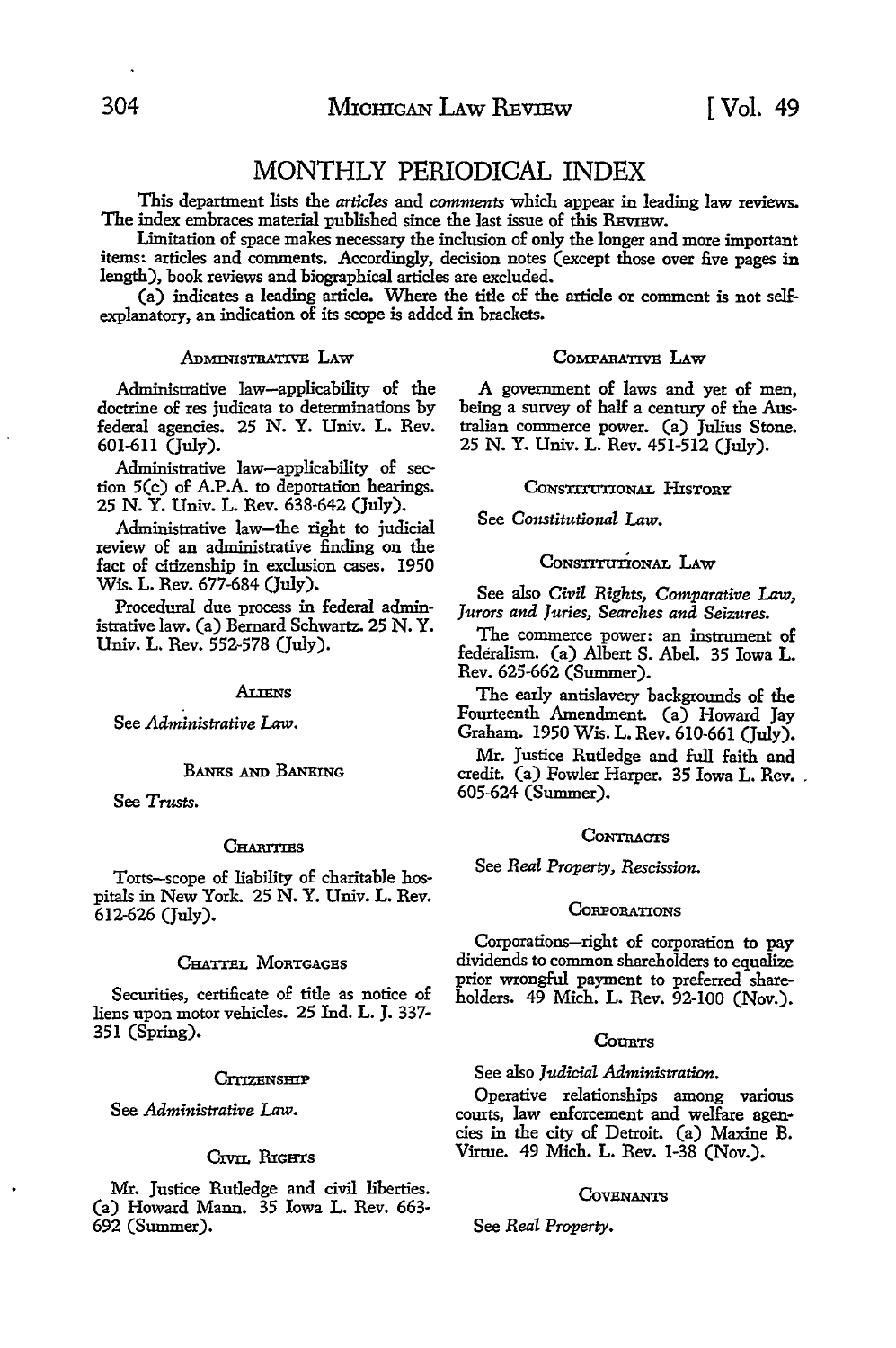# INTERNATIONAL LAW

International law-jurisdictional immunity of United Nations employees-the Gubitchev case. 49 Mich. L. Rev. 101-110 (Nov.).

# JUDICIAL ADMINISTRATION

Judicial statistics. (a) Will Shafroth. 1950 Wis. L. Rev. 606-609 (July).

Problems connnected with the operation of a state court system. (a) Edson R. Sunderland. 1950 Wis. L. Rev. 585-605 (July).

A retirement system for judges and justices in Wisconsin. 1950 Wis. L. Rev. 662-676 (July).

### **JURISDICTION**

Some problems in federal question jurisdiction. (a) George B. Fraser. 49 Mich. L. Rev. 73-90 (Nov.).

#### JURISPRUDENCE

The study of jurisprudence-a letter to a hostile student. (a) Samuel Mermin. 49 Mich. L. Rev. 39-72 (Nov.).

# JURORS AND JURIES

Constitutional law-restriction of jury service to college graduates. 1950 Wis. L. Rev. 690-697 (July).

#### LANDLORD AND TENANT

Real property-tenant's right to relief from forfeiture for non-payment of rent. 1950 Wis. L. Rev. 741-750 (July).

#### **LEGISLATION**

See also *Municipal Corporations.* 

Legislation-by reference-effect of amending the adopted statute. 1950 Wis. L. Rev. 726-734 (July).

# MUNICIPAL CoRPORATIONS

Legislation, the Indiana annexation of 1949. 25 Jnd. L. J. 377-382 (Spring).

Municipalities, constitutional limitation on indebtedness. 25 Ind. L. J. 325-337 (Spring).

#### PAUPERS

"Poverty"-in federal *in forma pauperis* proceedings and as a requirement for legal aid. 1950 Wis. L. Rev. 734-740 (July).

# CRIMINAT, LAW AND PROCEDITES

See *Searches and Seizures.* 

# DOMESTIC RELATIONS

Domestic relations, effect of heart balm acts on infant's right to sue for the enticement of his parent. 25 Ind. L. J. 357-365 (Spring).

#### DUE PROCESS

See *Administrative* Law.

# FEDERAL COURTS

See also *Jurisdiction, Paupers.* 

Advisability of withholding decision in federal court pending state court's interpretation of unsettled state law. 25 Ind. L. J. 316-324 (Spring).

Federal jurisdiction, propriety of a stay in federal court when companion state court suit runs concurrently. 25 Ind. L. J. 365- 372 (Spring).

#### FIDUCIARIES

See *Probate* Law, *Trusts.* 

#### **INSURANCE**

Regulation of insurance. A symposium. 15 Law and Contem. Prob. 471-629. (Autumn),

Regulation of insurance under the Mc-Carran Act. (a) James B. Donovan. 473- 492.

The rate-making process in property and casualty insurance-goals, technics and limits, (a) C. A. Kulp. 493-522.

Operation of independents under the rate regulatory pattern. (a) Henry S. Moser. 523-539.

Mutual insurance under rate regulation. (a) Franklin J. Marryott. 540-562.

What is wrong with taxicab insurance rates? (a) Frederick U. Andres. 563-567.

Activities of agents under the McCarran Act. (a) Charles P. Butler. 568-574.

Federal versus state supervision of insurance-a Canadian view. (a) Arthur Pedoe. 575-596.

Administration of insurance rate regulatory laws. (a) Charles F. J. Harrington. 597-605.

Public interest and the commissioners'-all industry laws. (a) Herbert C. Brook. 606- 629.